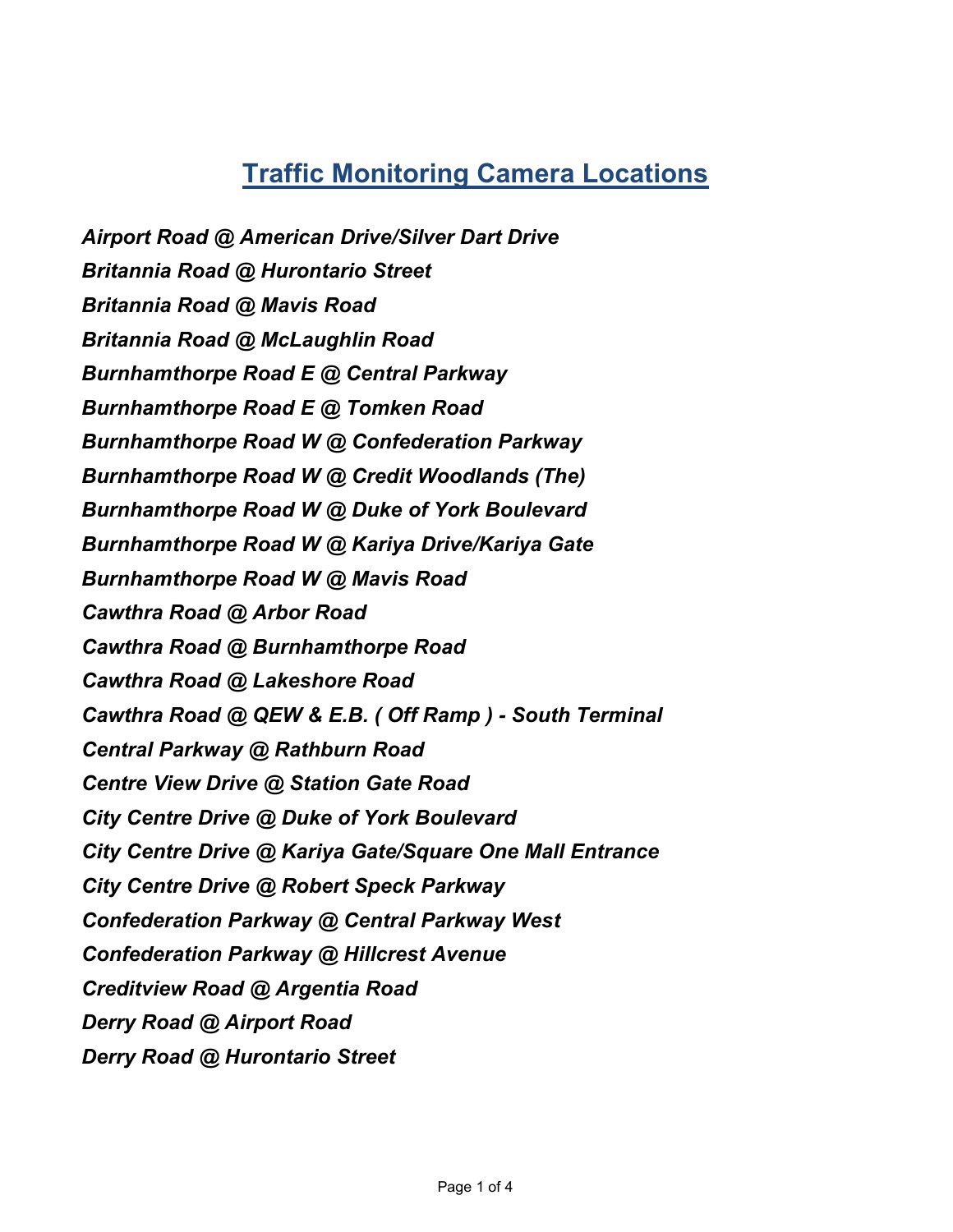- Derry Road @ Kennedy Road
- Derry Road @ Mavis Road
- Derry Road @ Ninth Line Road West
- Derry Road @ Telford Way/Menkes Drive
- Derry Road @ Tomken Road
- Dixie Road @ Bloor Road
- Dixie Road @ Blundell Road/Private Access
- Dixie Road @ Britannia Road
- Dixie Road @ Burnhamthorpe Road
- Dixie Road @ Courtneypark Drive
- Dixie Road @ Dundas Street
- Dixie Road @ Eastgate Parkway
- Dixie Road @ Eglinton Avenue
- Dixie Road @ Matheson Boulevard
- Dixie Road @ Rathburn Road
- Duke of York Boulevard @ Prince of Wales Drive/Square One Mall Entrance
- Dundas Street E @ Tomken Road
- Dundas Street W @ Confederation Parkway
- Dundas Street W @ Credit Woodlands
- Dundas Street W @ Erindale Station Road/Glengarry Road
- Dundas Street W @ Glen Erin Drive/Liruma Road
- Dundas Street W @ Highway 403/Off Ramp East Terminal
- Dundas Street W @ Mavis Road
- Dundas Street W @ Mississauga Road
- Eglinton Avenue E @ Tomken Road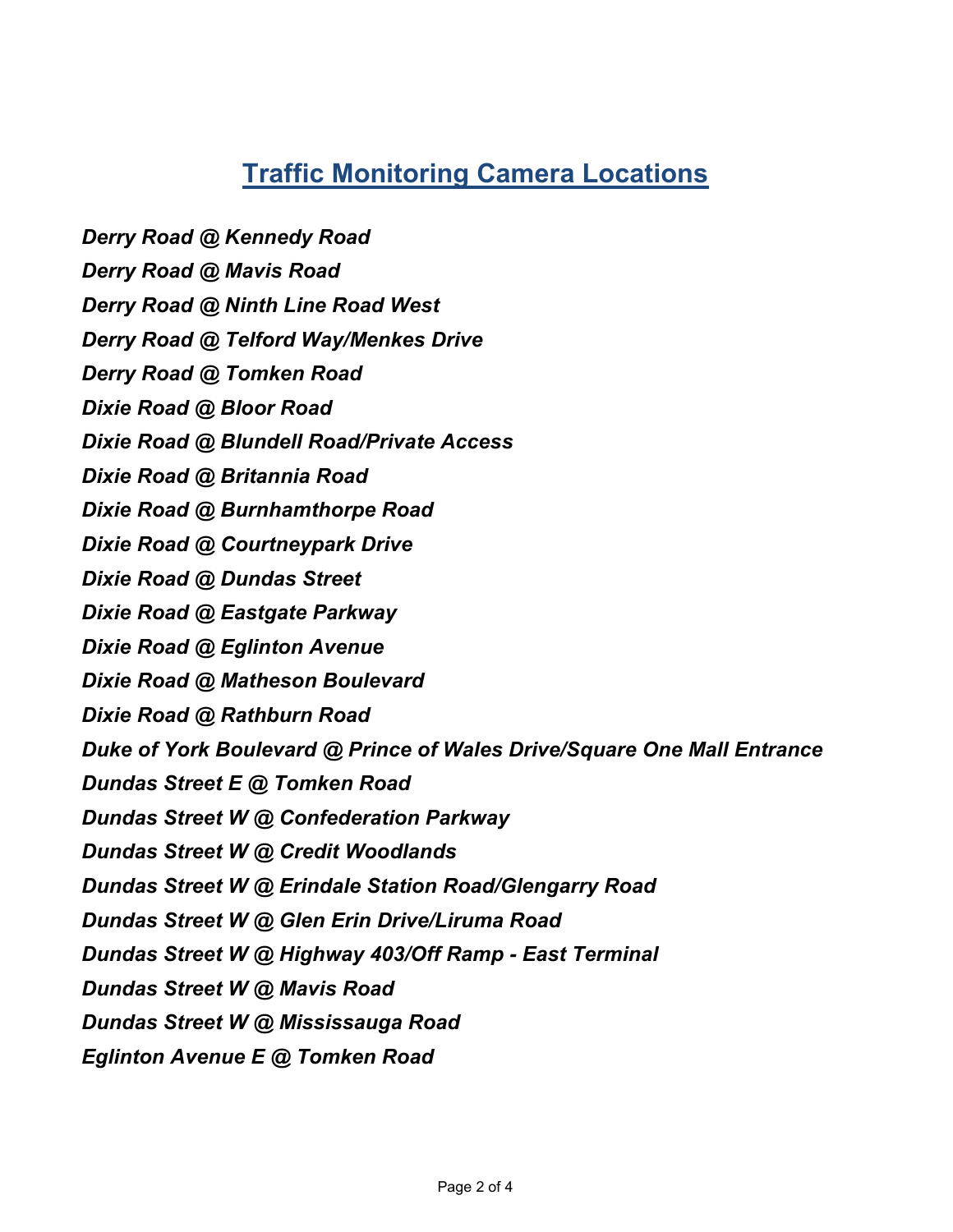Erin Mills Parkway @ Britannia Road

Erin Mills Parkway @ Dundas Street

Erin Mills Parkway @ Eglinton Avenue

Goreway Drive @ Morning Star Drive

Hurontario Street @ Bristol Road

Hurontario Street @ Burnhamthorpe Road

Hurontario Street @ Ceremonial Drive/Nahani Way

Hurontario Street @ Courtneypark Drive

Hurontario Street @ Dundas Street

Hurontario Street @ Eglinton Avenue

Hurontario Street @ Elm Drive

Hurontario Street @ Fairview Road

Hurontario Street @ Highway 403/Sherwood Twn Blvd/Off Ramp - South Terminal

Hurontario Street @ Kingsbridge Garden Circle/Elia Avenue

Hurontario Street @ Matheson Boulevard

Hurontario Street @ Mineola Road

Hurontario Street @ North Service Road/Harborn Road

Hurontario Street @ Park Street/Park Street East

Hurontario Street @ Pinetree Way

Hurontario Street @ Robert Speck Parkway

Hurontario Street @ World Drive

Kennedy Road @ Bristol Road

Kennedy Road @ Eglinton Road

Lakeshore Road E @ Hurontario Street/Lawrence Drive

Lakeshore Road W @ Mississauga Road